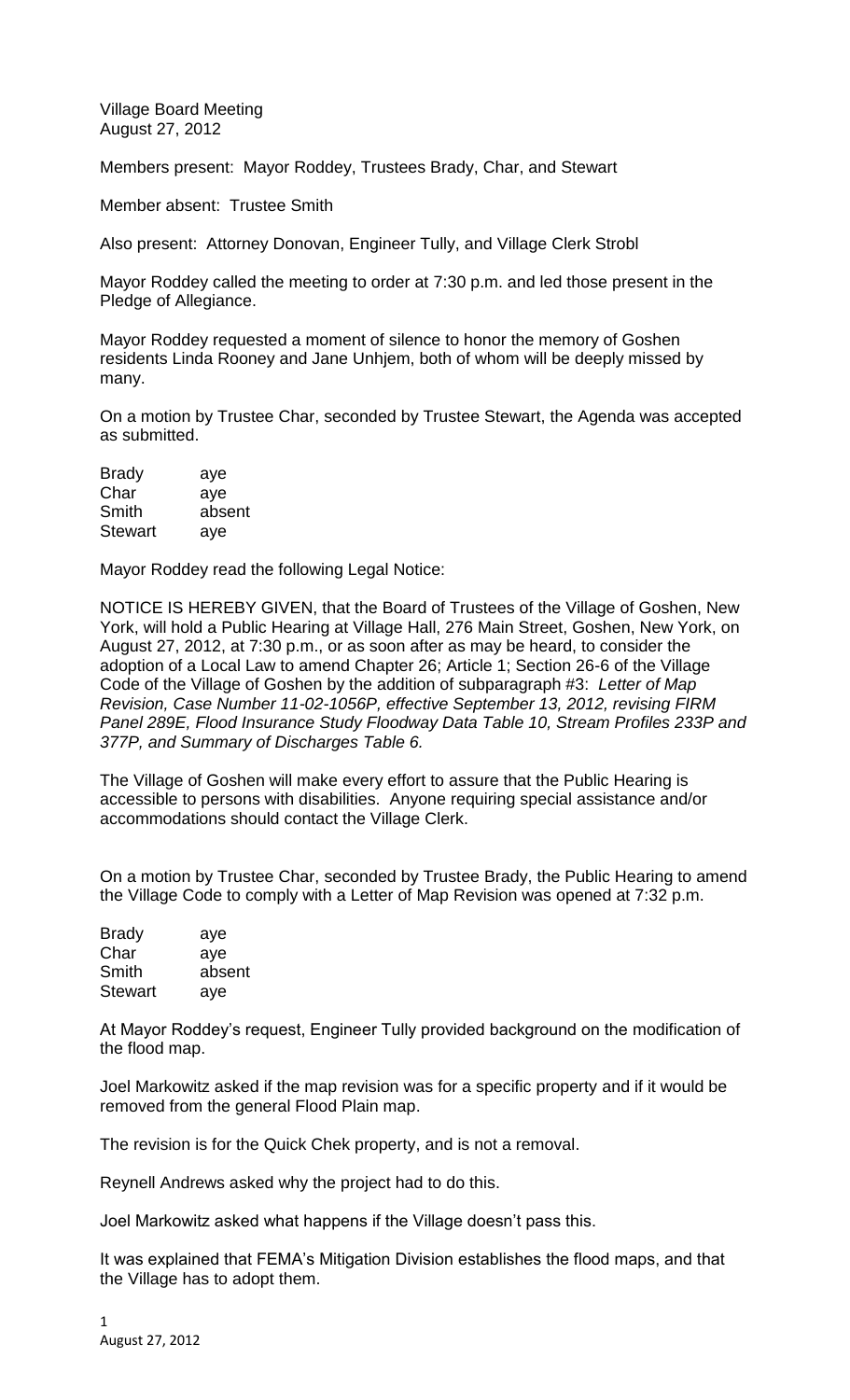Joel Markowitz asked if the Village were to not adopt this mapping would Quick Chek not be able to get flood insurance.

It was explained that they would still be able to get insurance.

It was noted that the map revision communication was from both the NYSDEC and FEMA's Mitigation Division.

There being no further public comment, the Public Hearing was closed at 7:38 p.m. on a motion by Trustee Stewart, seconded by Trustee Char.

| aye    |
|--------|
| aye    |
| absent |
| aye    |
|        |

NOTICE IS HEREBY GIVEN, that the Board of Trustees of the Village of Goshen, New York, will hold a Public Hearing at Village Hall, 276 Main Street, Goshen, New York, on August 27, 2012, at 7:30 p.m., or as soon after as may be heard, to consider the adoption of a Local Law to create a CS-1 Zone with appropriate uses and regulations and to rezone the area of Greenwich Avenue to this new CS-1 designation.

The Village of Goshen will make every effort to assure that the Public Hearing is accessible to persons with disabilities. Anyone requiring special assistance and/or accommodations should contact the Village Clerk.

At Mayor Roddey's request, background on the proposed CS-1 zone was provided by Planner Stuart Turner.

On a motion by Trustee Brady, seconded by Trustee Char, the Public Hearing to consider the adoption of a Local Law to create a CS-1 Zone was opened at 7:40 p.m.

| <b>Brady</b>   | aye    |
|----------------|--------|
| Char           | aye    |
| Smith          | absent |
| <b>Stewart</b> | aye    |

Joel Markowitz asked if the record from the last Public Hearing was still being considered. He was answered in the affirmative. He stated that he would like to add to his previous comments as follows: By rezoning to allow religious use on those properties a substantial burden is being placed on the economic lifeblood of the community, particularly in this day and age when the Village is doing as poorly economically as it is. He added that there is every reason to maximize the economy of the community and the granting of religious uses within the only commercial core you have is an undue burden on the community and cause for restricting religious use in that only commercial corridor. He stated that we're in dire straits and we need to do everything we can to survive.

Planner Stuart Turner explained that the proposed changes were guided by the need to have religious uses allowed in as much of the Village as possible.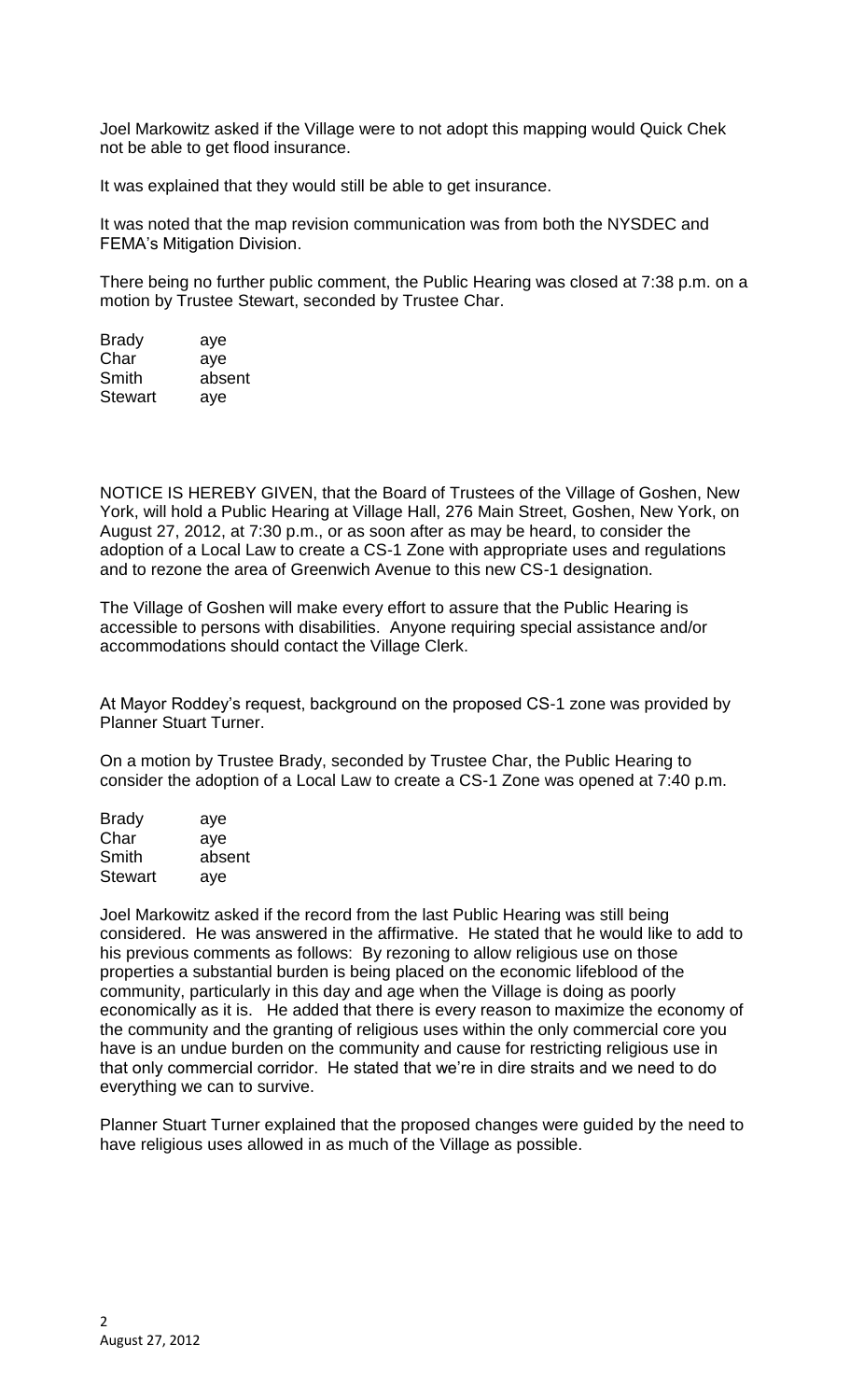On a motion by Trustee Stewart, seconded by Trustee Brady, the Public Hearing was closed at 7:45 p.m.

| <b>Brady</b>   | aye    |
|----------------|--------|
| Char           | aye    |
| Smith          | absent |
| <b>Stewart</b> | aye    |

NOTICE IS HEREBY GIVEN, that the Board of Trustees of the Village of Goshen, New York, will hold a Public Hearing at Village Hall, 276 Main Street, Goshen, New York, on August 27, 2012, at 7:30 p.m., or as soon after as may be heard, to consider the adoption of a Local Law to allow, and appropriately limit, religious uses in the various zoning districts of the Village of Goshen.

The Village of Goshen will make every effort to assure that the Public Hearing is accessible to persons with disabilities. Anyone requiring special assistance and/or accommodations should contact the Village Clerk.

On a motion by Trustee Char, seconded by Trustee Brady the Public Hearing to consider the adoption of a Local Law to allow, and appropriately limit, religious uses in the various zoning districts of the Village of Goshen was opened at 7:46 p.m.

| <b>Brady</b>   | aye    |
|----------------|--------|
| Char           | aye    |
| Smith          | absent |
| <b>Stewart</b> | aye    |

There was no public comment.

On a motion by Trustee Stewart, seconded by Trustee Char, the Public Hearing was closed at 7:47 p.m.

| <b>Brady</b>   | aye    |
|----------------|--------|
| Char           | aye    |
| Smith          | absent |
| <b>Stewart</b> | aye    |

Mayor Roddey explained that there would be no votes on these issues at this time due to Trustee Smith's absence.

**Minutes** 

On a motion by Trustee Char, seconded by Trustee Brady, the Minutes of the August 13, 2012 Village Board Meeting were accepted as submitted.

| <b>Brady</b> | aye    |
|--------------|--------|
| Char         | aye    |
| Smith        | absent |
| Stewart      | aye    |

## **Communications**

Mayor Roddey read a letter from the Director of Traffic Safety and Government Affairs of AAA New York announcing that the Village has won a Bronze Award in the 2012 Community Traffic Safety Awards Program.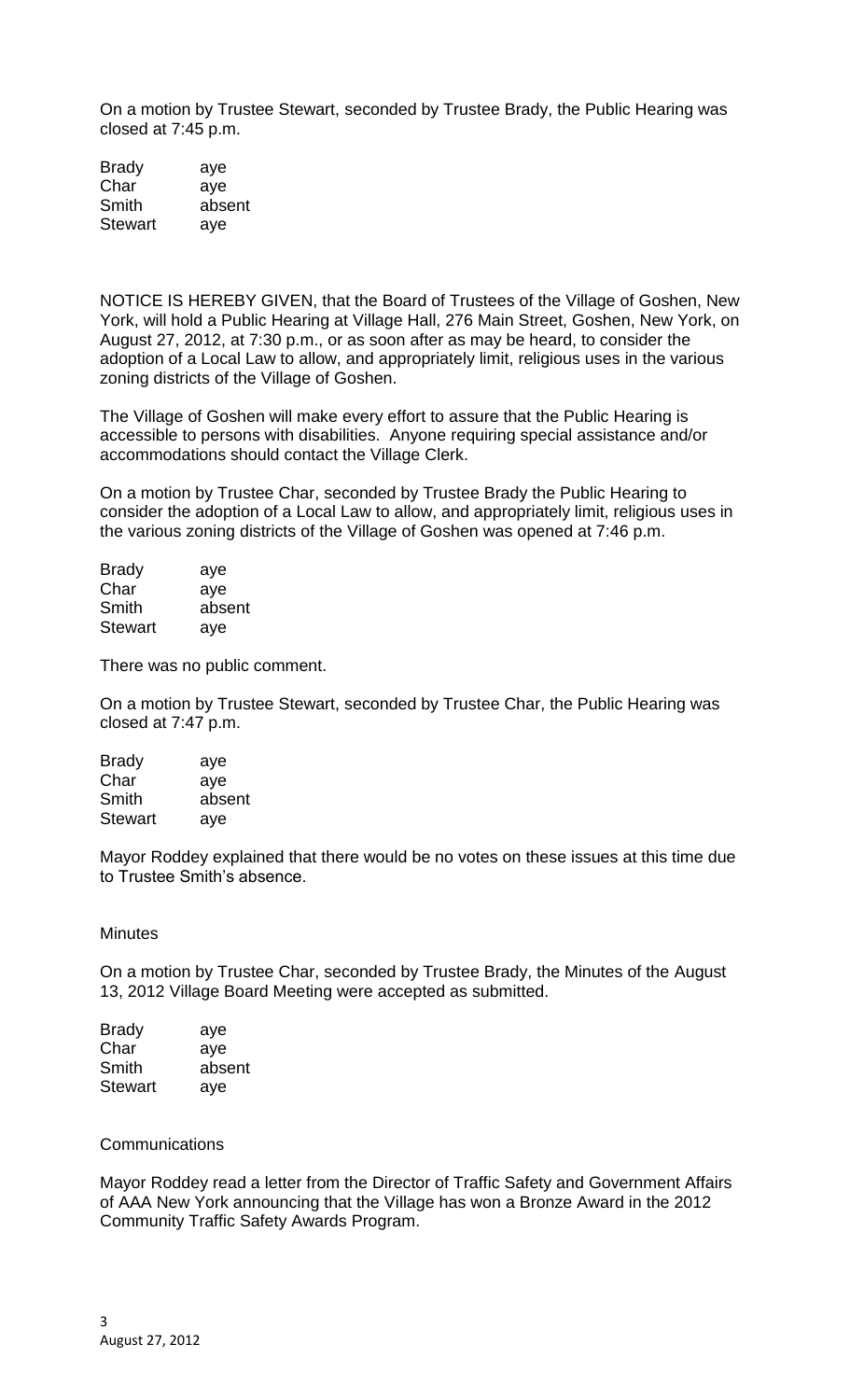Items of Business

On a motion by Trustee Stewart, seconded by Trustee Char, bills as examined by members of the Board were approved in accordance with Abstract 2012/2013 numbers 3 and 4, check numbers 3772 through 4147, in the total amount of \$455,757.54.

| <b>Brady</b> | aye    |
|--------------|--------|
| Char         | aye    |
| Smith        | absent |
| Stewart      | aye    |

Trustee Char moved the following, which was seconded by Trustee Stewart:

BE IT RESOLVED, that the Village of Goshen will allow automatic/electronic deposits of payroll checks to be made to one account in one depository, (financial institution), per employee, in accordance with the specifications of the Village's accounting system.

IT IS FURTHER RESOLVED, that the Village of Goshen will engage J. P. Morgan Chase as the originator for direct deposit.

| <b>Brady</b>   | aye    |
|----------------|--------|
| Char           | aye    |
| Smith          | absent |
| <b>Stewart</b> | aye    |

On a motion by Trustee Char, seconded by Trustee Brady, Daniel Slesinski is hereby authorized to attend the New York Rural Water Association Laboratory Seminar on November 13, 2012 at the Ramada Inn in Fishkill NY. It is understood that the cost of this training is \$75.00, and that a total of 6 contact hours will be awarded towards recertification.

| <b>Brady</b>   | aye    |
|----------------|--------|
| Char           | aye    |
| Smith          | absent |
| <b>Stewart</b> | aye    |

Trustee Stewart moved the following, which was seconded by Trustee Brady:

**WHEREAS**, First Presbyterian Church has heretofore filed a proceeding in the Supreme Court of Orange County pursuant to Article 7 of the Real Property Tax Law seeking to contest the assessment imposed on their real properties located at 90 Main Street and at Kelsey Lane in the Village of Goshen, which properties are designated on the tax map as Section 109, Block 3, Lot 7 and Section 109, Block 5, Lot 22; and

**WHEREAS**, the duties of assessing real property in the Village for purposes of real property taxation are vested with the Assessor's office for the Town of Goshen; and

**WHEREAS**, the Town of Goshen and their Assessor have heretofore determined that it is in the best interests of all parties that the proceeding commenced by First Presbyterian Church be settled and compromised; and

**WHEREAS**, the Village is in receipt of a Stipulation of Settlement duly signed and approved by the attorneys representing the Town of Goshen, the attorneys representing the Petitioner and the Office of the Orange County Attorney which Stipulation of Settlement has been approved by the Honorable Catherine M. Bartlett, Supreme Court Justice; and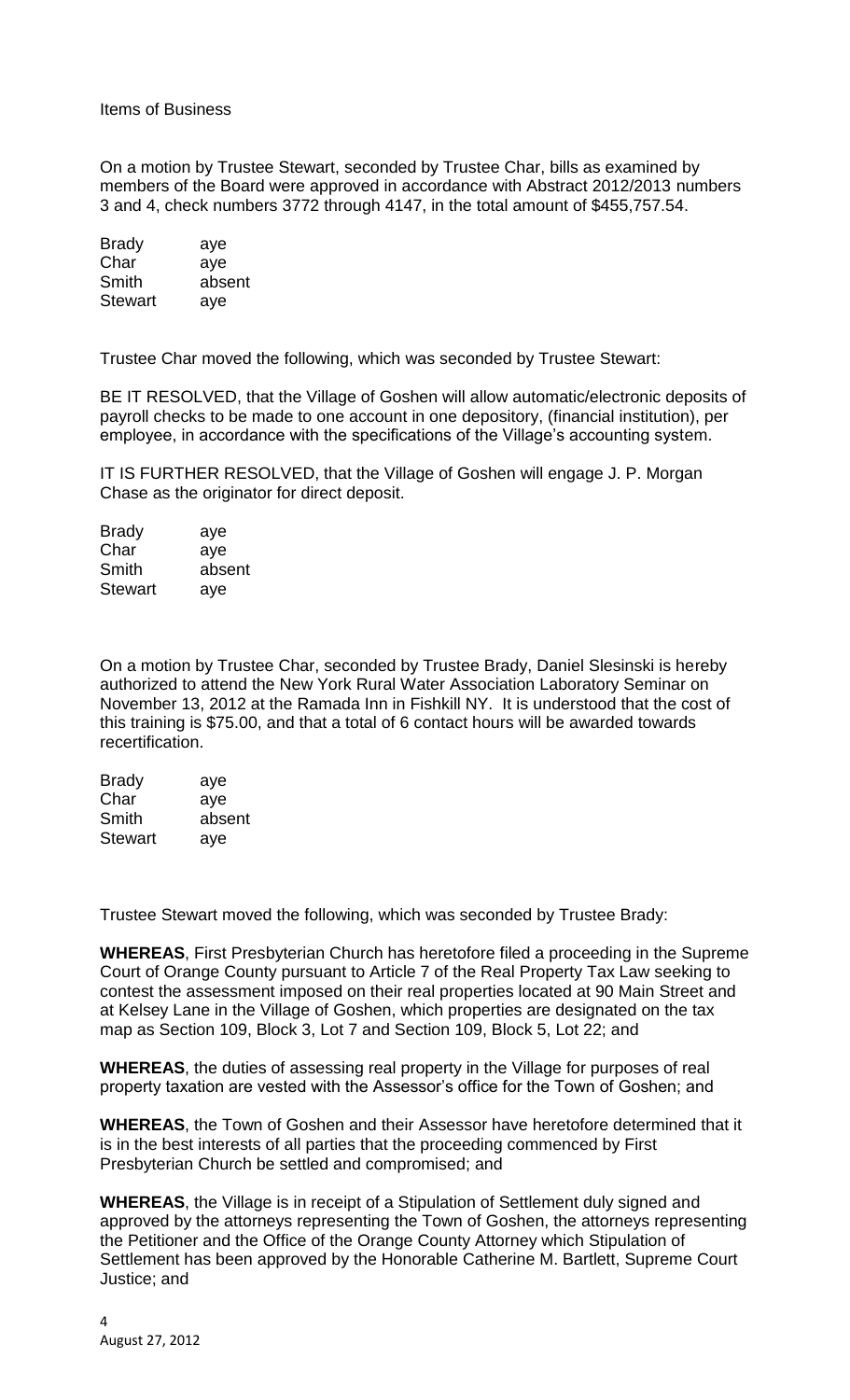**WHEREAS**, pursuant to the terms and provisions of said Stipulation of Settlement the Village is obligated to refund certain tax amounts heretofore paid by First Presbyterian Church;

## **NOW**, **THEREFORE**, it is hereby

**RESOLVED**, that pursuant to said Stipulation of Settlement the Village Board hereby directs the Village Treasurer to issue a check in the amount of \$5,212.44, and to deliver the same to First Presbyterian Church as provided for in said Stipulation of Settlement.

| <b>Brady</b>   | aye    |
|----------------|--------|
| Char           | aye    |
| Smith          | absent |
| <b>Stewart</b> | aye    |

On a motion by Trustee Brady, seconded by Trustee Char, the Village Board hereby resolves to hold a Public Hearing on September 24, 2012, at 7:30 p.m., or as soon after as may be heard, for the consideration of adoption of: A Local Law to amend Article VII of Appendix A of the Village Code of the Village of Goshen entitled: *Sign Regulations.*

| <b>Brady</b> | aye    |
|--------------|--------|
| Char         | aye    |
| Smith        | absent |
| Stewart      | aye    |

The Board reviewed the proposed Consent Decree negotiated between the New York State Department of Environmental Conservation and the Village of Goshen.

Mayor Roddey provided background leading to the Decree, dating back to October, 2007, and explained that the document would not be final until signed by a NYS Supreme Court Judge.

Mayor Roddey expressed gratitude to Attorney Donovan's office and Engineer Tully's office for all of the hard work which led to this resolution.

The following was moved by Trustee Char, and seconded by Trustee Stewart:

**WHEREAS**, the New York State Department of Environmental Conservation, hereinafter the "DEC," has heretofore issued certain Notices of Violation wherein and whereby The DEC alleged that the Village of Goshen, hereinafter the "Village," had violated certain specified provisions of Articles 17 and 27 of the *Environmental Conservation Law*; and

**WHEREAS,** the DEC, together with the State of New York, through the Office of the New York State Attorney General, has commenced the proceedings necessary to pursue enforcement of the said alleged violations; and

**WHEREAS,** the Village, upon consultation with and in reliance upon advice given by the Village Attorney has determined that it is in the best interests of the Village to resolve the pending litigation with the State and the DEC; and

**WHEREAS,** the parties have heretofore entered into negotiations in an effort to settle the violations alleged by the State and the DEC; and

**WHEREAS**, the terms of a resolution and settlement of the pending violations has been tentatively reached, subject to approval by the parties to the settlement, which terms are set forth with specificity in a document entitled **"***Consent Decree"* which is annexed hereto and made part of this Resolution; and